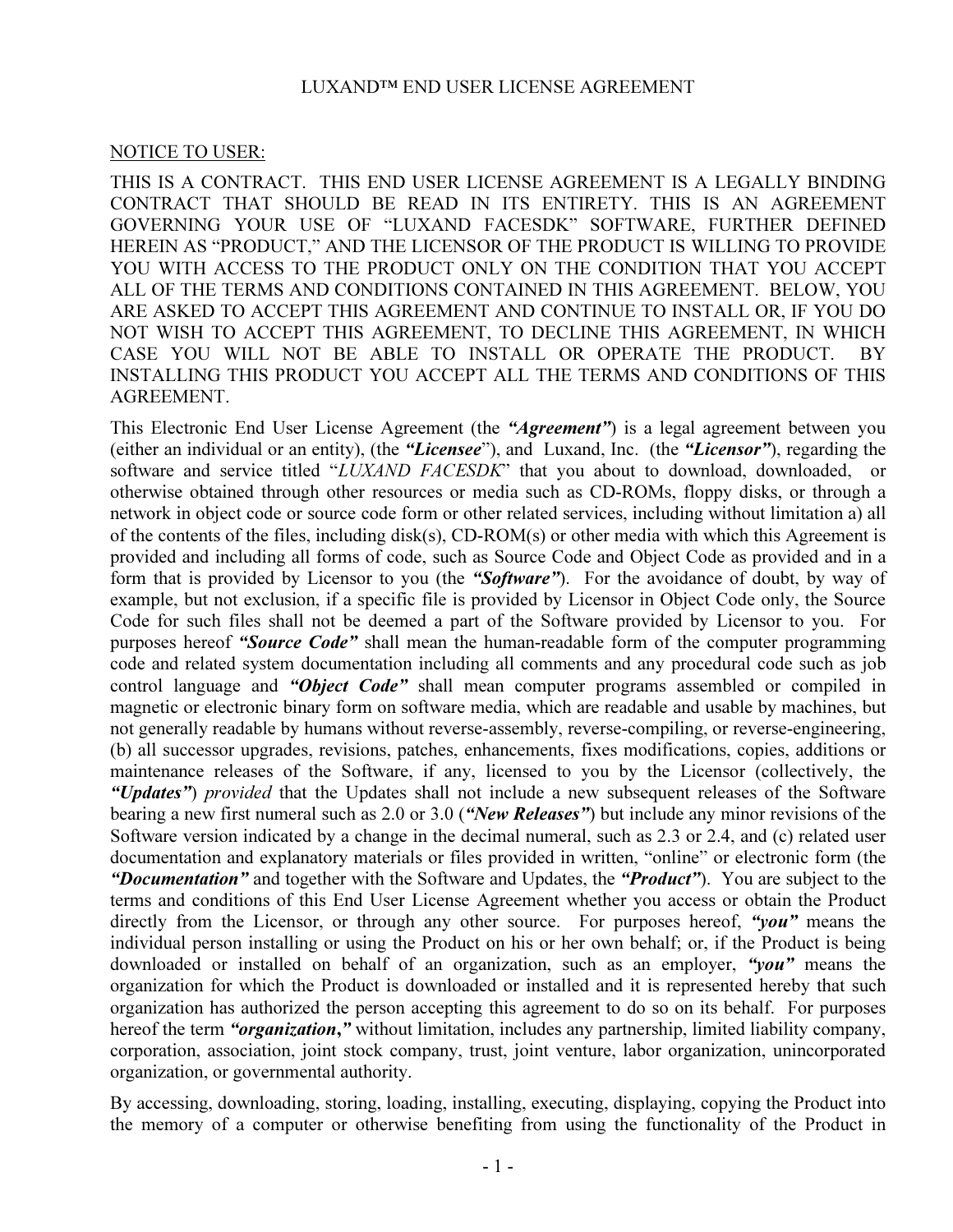accordance with the Documentation ("Operating"), you agree to be bound by the terms of this Agreement. If you do not agree to the terms and conditions of this Agreement, the Licensor is unwilling to license the Product to you. In such event, you may not Operate or use the Product in any way.

For the purposes of this Agreement, "Licensor Site" shall mean the Internet website maintained by or on behalf of Licensor from which the Software is available for download pursuant to a license from Licensor. The Licensor Site is currently located at: www.Luxand.com

BEFORE YOU CLICK ON THE "I AGREE" BUTTON CAREFULLY READ THE TERMS AND CONDITIONS OF THIS AGREEMENT. YOUR CLICK OF THE "I AGREE" BUTTON IS A SYMBOL OF YOUR SIGNATURE AND BY CLICKING ON THE "I AGREE" BUTTON, YOU ARE CONSENTING TO BE BOUND BY AND ARE BECOMING A PARTY TO THIS AGREEMENT AND AGREE THAT THIS AGREEMENT IS ENFORCEABLE LIKE ANY WRITTEN NEGOTIATED AGREEMENT SIGNED BY YOU. IF YOU DO NOT AGREE TO ALL OF THE TERMS OF THIS AGREEMENT, CLICK THE "EXIT" BUTTON AND THE SOFTWARE WILL NOT BE INSTALLED ON YOUR COMPUTER. This Product will not install on your computer unless or until you accept the terms of this Agreement. You may also receive a copy of this Agreement by contacting the Licensor at: support@Luxand.com.

### 1. Proprietary Rights and Non-Disclosure.

1.1. Ownership Rights. You agree that the Product and the authorship, systems, ideas, methods of operation, documentation and other information contained in the Product, are proprietary intellectual properties and/or the valuable trade secrets of the Licensor or its suppliers and/or licensors and are protected by civil and criminal law, and by the law of copyright, trade secret, trademark and patent of the United States, other countries and international treaties. You may use trademarks only insofar as to identify printed output produced by the Product in accordance with accepted trademark practice, including identification of trademark owner's name. Such use of any trademark does not give you any rights of ownership in that trademark. The Licensor and/or its suppliers own and retain all right, title, and interest in and to the Product, including without limitations any error corrections, enhancements, Updates or other modifications to the Software, whether made by the Licensor or any third party, and all copyrights, patents, trade secret rights, trademarks, and other intellectual property rights therein. Your possession, installation or use of the Product does not transfer to you any title to the intellectual property in the Product, and you will not acquire any rights to the Product except as expressly set forth in this Agreement. All copies of the Product made hereunder must contain the same proprietary notices that appear on and in the Product. Except as stated herein, this Agreement does not grant you any intellectual property rights in the Product and you acknowledge that the License, as further defined herein, granted under this Agreement only provides you with a right of limited use under the terms and conditions of this Agreement.

1.2. Source Code. You acknowledge that the source code for the Product is proprietary to the Licensor or its suppliers and/or licensors and constitutes trade secrets of the Licensor or its suppliers and/or licensors. Except as otherwise specifically provided herein, you agree not to disassemble, decompile or "unlock", decode or otherwise reverse-translate or reverse-engineer, or attempt in any manner to reconstruct or discover any source code or underlying algorithms of the Product or any part thereof provided solely in Object Code form.

1.3. Confidential Information. You agree that, unless otherwise specifically provided herein the Product, including the specific design and structure of individual programs and the Product, constitute confidential proprietary information of the Licensor or its suppliers and/or licensors. You agree not to transfer, copy, disclose, provide or otherwise make available such confidential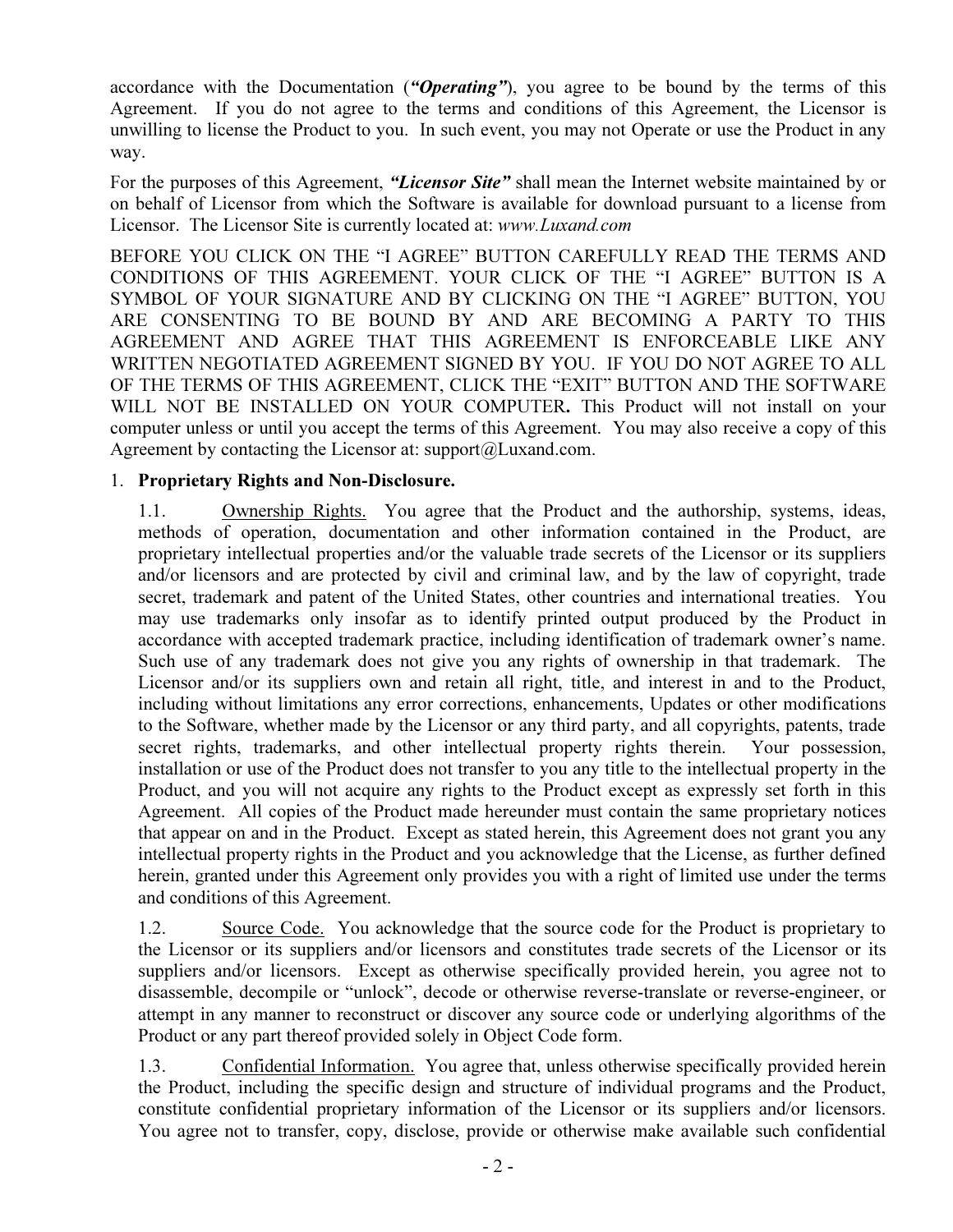information in any form to any third party. For purposes hereof, "License Key" shall mean a file or a unique sequence of digit and/or symbols provided to you by the Licensor confirming the purchase of the license from the Licensor, which may carry the information about the License, i.e. its type, the user name and the number of licenses purchased, and enabling the full functionality of the Product in accordance with the License granted under this Agreement. You agree to implement reasonable security measures to protect such confidential information, provided however, that you may make and distribute unlimited copies of the trial version of Product in object code only, including copies for commercial distribution,] as long as each copy that you make and distribute contains this Agreement subject to end user's acceptance before the first use, and the same copyright and other proprietary notices pertaining to the Product that appear in the Product and further provided, that in connection with the distribution of the trial version of the Product you do not (i) bundle the Product with any other products or materials, including and DVD or CD compilations, or (ii) charge any fees without Licensor's prior written consent. If you download the Software from the Internet or similar on-line source, you must include the copyright notices resident on the Software with any on-line distribution and on any media you distribute that includes the Software.

### 2. Grant of License.

2.1. License. The Licensor grants you the non-exclusive and non-transferable license to store, load, install, execute, and display (to "Use") the specified version of the Software on designated number of computers, workstations, Servers (as such term defined in Section 2.1(b)), personal digital assistants, 'smart phones,' mobile phones, hand-held devices, or other electronic devices for which the Software was designed *provided that*, such Use is deemed to be processed with (i) a single Server if such Server has not more than one (1) CPU (central processing unit), having not more than two (2) "cores" per CPU, for which the Software was designed and/or (ii) a single virtual environment with not more than two (2) "cores" (each a "Client Device") by a single user pursuant to the terms and conditions of this Agreement ("License"), provided that, if you have purchased more than a single License to Use a single (1) copy of the Product on one or more Client Devices or with more than one Domain (the "*Multisite Use Licenses*"), then the number of the Uses, Licenses Domains and Client Devices shall be reflected in the License Key granted to you by the Licensor, and you hereby agree and accept such License as follows:

- a) Trial Version. If you have received, downloaded and/or installed a trial version of the Product and are hereby granted an evaluation license for the Software and you may Use the Product for evaluation purposes only. Any use of the Product for other purposes is strictly prohibited, provided however that, subject to the restrictions contained herein, you may copy and distribute a trial version of the Product as provided in Section 1.3 hereof. The Licensor shall not be required to provide any support and Updates, for the Trial Version of the Product.
- b) Local Machine License. If the Product is licensed under Local Machine License with the Software provided in Object Code only upon the terms specified on the Licensor's Site, in the applicable invoicing or packaging for the Product, you may Operate one copy of the specified version of the Product for Local Use (the "Local Machine License"). For purposes hereof, "Local Use" shall mean business, commercial, government Use only for internal purposes to create the Applications, frameworks or Components developed Using the Software (the "Results") and to use such Results for internal purposes without the right to assign, license or otherwise transfer any such Results or the Product to any third party. For purposes of this Agreement, the terms: (i) "*Application*" shall mean a computer program developed Using the Product for your utilization in accordance with Licenses granted herein (i.e. Local Machine License) and (ii)"Component" shall mean libraries or components for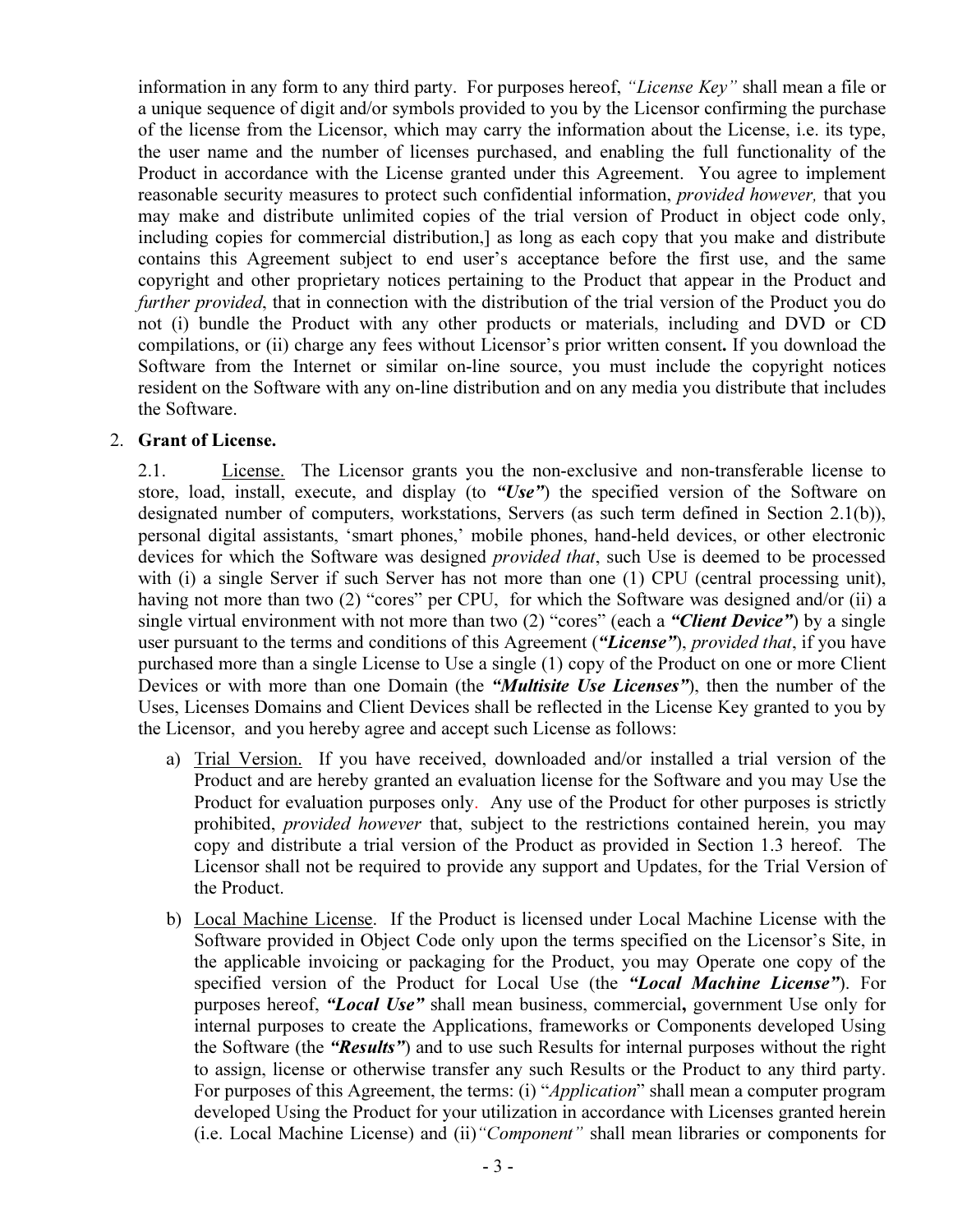use with third party software, including without limitations, DLL libraries, Delphi components, .NET assemblies ActiveX objects and Java classes. Licensee may Use the Product licensed under the Local Machine License on a single (1) Client Device (except for a local and/or publicly accessible Server) owned, rented or leased by Licensee, provided that, such Client Device is not accessed and/or available to the general public or any third party, and *further provided that* such Client Device is not a Server. For purposes hereof, the term "Server" shall mean a Client Device or a Client Device system with one or more computer central processing units (CPU's) that multiple users access or make use of, including but not limited to, terminal servers, file servers, application servers or web servers and that operates for the purpose of serving other Client Devices logically or physically connected to it, including, but not limited to, other Client Devices connected to it in an internal network, intranet or the Internet on which the Product may be Used and/or Operated.

- c) Server License. If the Product is licensed under Server License with the Software provided in Object Code only upon the terms specified on the Licensor's Site, in the applicable invoicing or packaging for the Product, you may Operate one copy of the specified version of the Product on one (1) Client Device and implemented with not more than one (1) internet domain (the "*Domain*"), *provided that* you may change the Domain upon written request to Licensor and payment of fee as provided in the applicable invoicing for the Product or Licensor Site, *and further provided that* you discontinue using the original Domain as soon as you designate the new Domain, and further provided that Licensee shall prominently display on Licensee's website, Application and Results the following: "Face Recognition powered by Luxand.com" together with Luxand logotype. For purposes of this Agreement, the "*Domain*" shall mean a full qualified domain name (FQDN) specified during the License purchase, and does not include subdomains of the Domain except for subdomain name preceded with "www" or subdomain names of localized version of the FQDN (e.g., de.wikipedia.org, en.wikipedia.org). Under the Server License, any Use or Operating of the Product by third parties or transfer of the Results to third parties are strictly prohibited.
- d) Middleware License. If the Product is licensed under Middleware License with the Software provided in Object Code only upon the terms specified in the applicable invoicing or packaging for the Product, you may Use the Product for business, commercial, government Use with the right to distribute any Results to any third parties (e.g. your customers), *provided that*, you distribute the Results in Object Code form and the Result adds significant and primary functionality to the Software, and *further provided* that, except pursuant to Licensor's written consent, you may not grant any rights to your customers to sub-license, assign or otherwise transfer any rights granted to you herein, including without limitation a right to sub-license or transfer of the Results to your customer's end-users. Licensee may Use the Product licensed under the Middleware License on an unlimited number of Client Devices owned, rented or leased by Licensee, *provided however*, you may not Operate the Product on the Client Devices that are Servers or are accessible to third parties (e.g. publicly accessible web server).
- e) Vendor License. If the Product is licensed under Vendor License with the Software provided in Object Code only upon the terms specified in the applicable invoicing or packaging for the Product, you may Use the Product for business, commercial, government Use with the right to distribute any Results to any third parties (e.g. your customers) via any commercial channels (e.g. online or retail stores), provided that, (i) the Results shall be developed by a single member (employer or contractor) of your organization (ii) you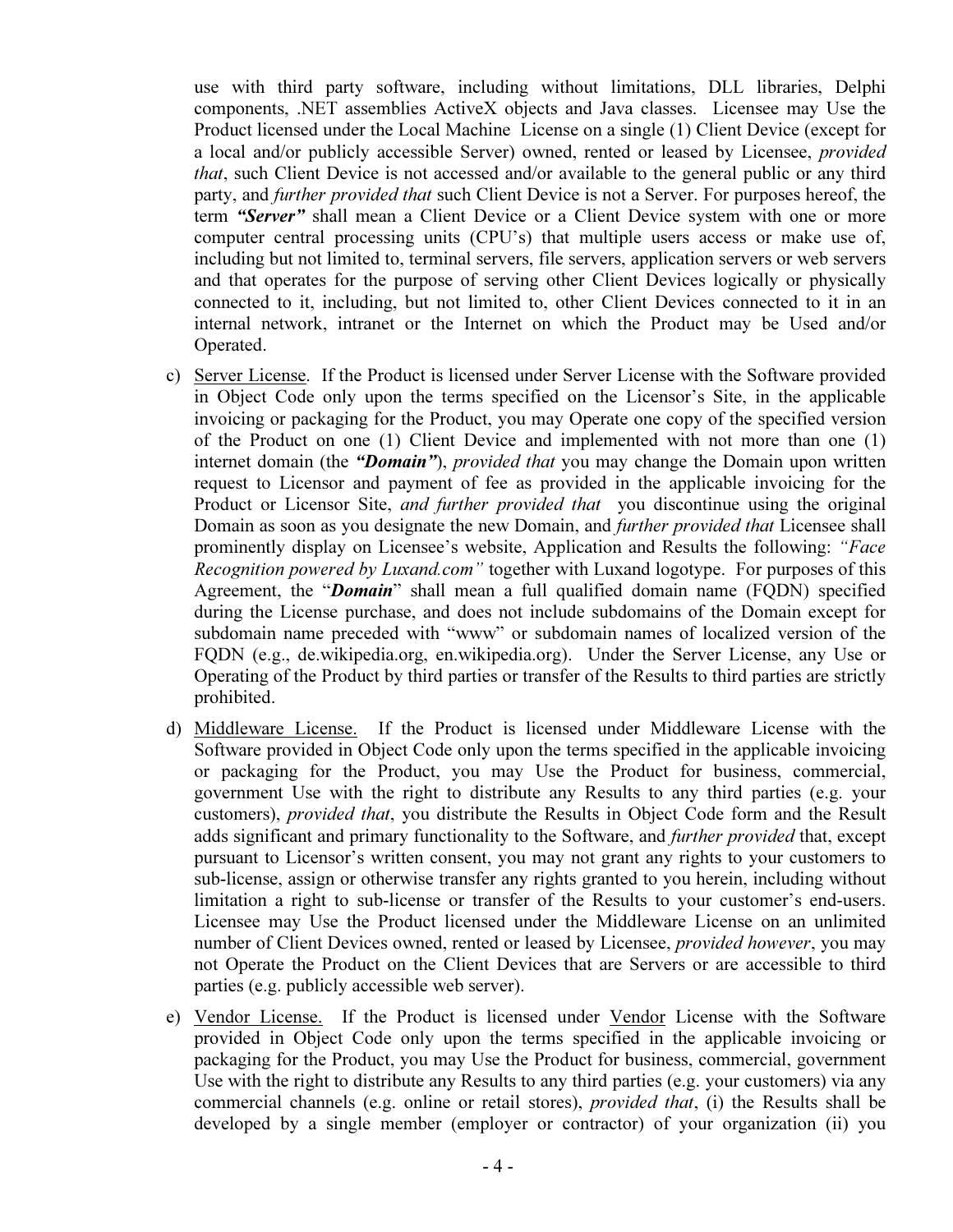distribute the Results in Object Code form and the Results adds significant and primary functionality to the Software, and (iii) except pursuant to Licensor's written consent, you may not grant any rights to your customers to sub-license, assign or otherwise transfer any rights granted to you herein, including without limitation a right to sub-license or transfer of the Results to your customer's end-users, and (iv) Licensee shall prominently display on Licensee's website, Application and Result the following: "Face Recognition powered by Luxand.com" together with Luxand logotype. Licensee may Use the Product licensed under the Vendor License on an unlimited number of Client Devices owned, rented or leased by Licensee, provided however, you may not Operate the Product on the Client Devices that are Servers or are accessible to third parties (e.g. publicly accessible web server), and further provided, that for the rights granted herein, you shall within fifteen (15) days after following the close of each calendar month during the Term hereof remit to Licensor any and all fees due and payable for previous calendar month as set forth in the Attachment A.

- f) Application License. If the Product is licensed under Application License with the Software provided in Object Code only upon the terms specified in the applicable invoicing or packaging for the Product, you may Use the Product for business, commercial, government Use with the right to distribute any Results to any third parties (e.g. your customers) via any commercial channels (e.g. online or retail stores), provided that, (i) the Result shall contain only a single Application, but may contain several Components within the single Application (ii) you distribute the Results in Object Code form and the Results adds significant and primary functionality to the Software, and (iii) except pursuant to Licensor's written consent, you may not grant any rights to your customers to sub-license, assign or otherwise transfer any rights granted to you herein, including without limitation a right to sub-license or transfer of the Results to your customer's end-users, and (iv) you may not Operate the Product on the Client Devices that are Servers or are accessible to third parties (e.g. publicly accessible web server), and further provided, that for the rights granted herein, you shall within fifteen (15) days after following the close of each calendar month during the Term hereof remit to Licensor any and all fees due and payable for previous calendar month as set forth in the Attachment A, *and further provided*, if any amount payable by you to Licensor becomes overdue for over four (4) calendar months in accordance with the provisions of this Agreement, Licensor shall have the right to terminate this Agreement unilaterally, in the event that you fail to cure such breach.
- g) Redistributables. If you are granted Vendor License, Application License or Middleware License pursuant to Section 2.1(d), (e) and (f) hereof, in addition to the licenses and rights granted therein, Licensor grants you a nonexclusive, deployment-free, royalty-free right to reproduce and distribute the Object Code version of those portions of the Software which are identified as 'redistributable files' (collectively, the "Redistributables") provided that you comply with all of the following requirements:
	- i) you distribute the Redistributables in Object Code form only in conjunction with and as part of your software application product which adds significant and primary functionality and when the absence of Redistributables will make your software application inoperable;
	- ii) you do not use Licensor name, logo or trademarks to market your software application product;
	- iii) you include a valid copyright notice on your Software identifying the Licensor as the copyright owner of the Redistributables; and
	- iv) except as otherwise explicitly consented by Licensor in writing, you may not sub-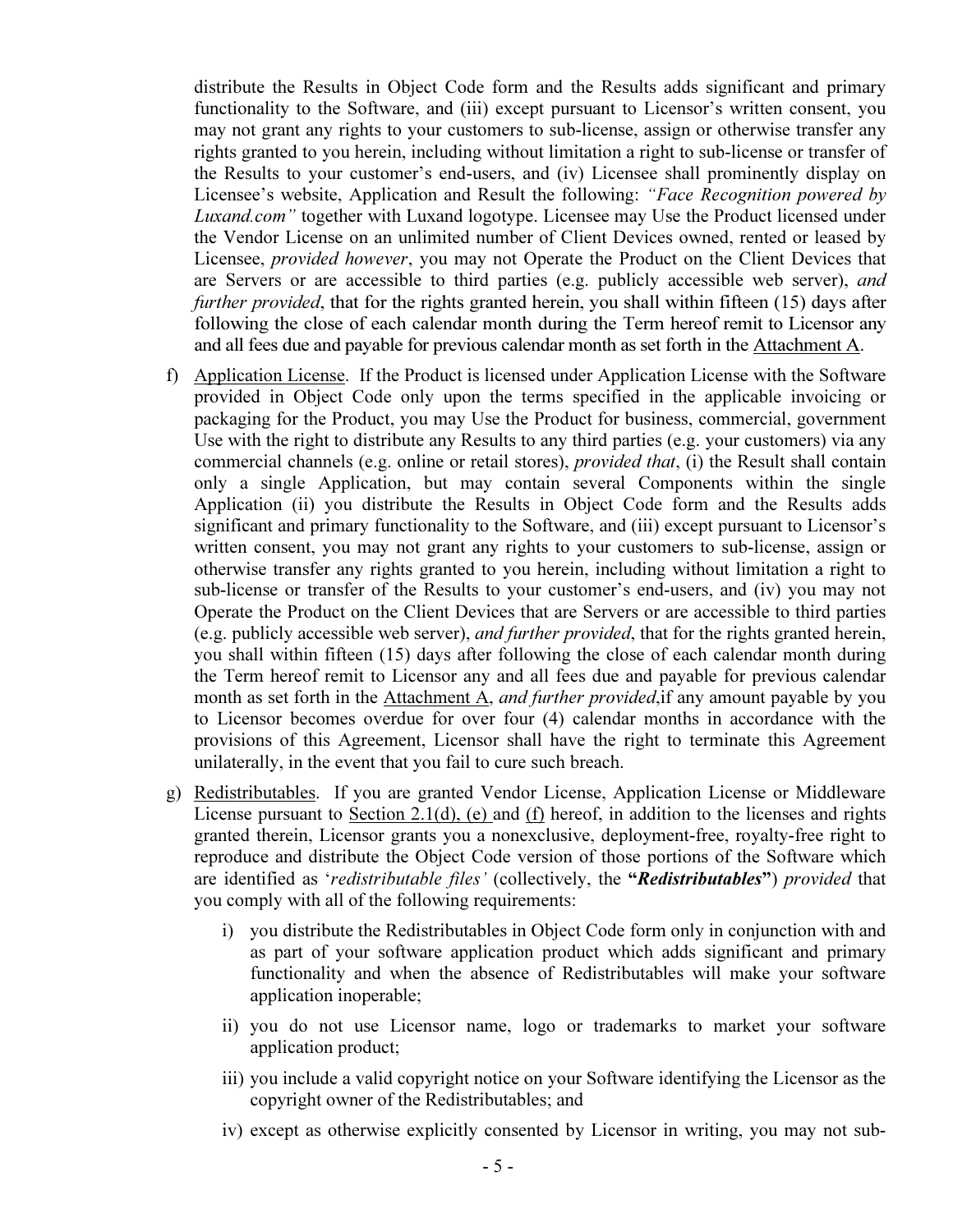license, assign or otherwise transfer any rights granted to you herein to any third party (i.e. sub-license of the Redistributables).

- h) Developer License. If the Product is licensed under Developer License with the Software provided in Object Code only upon the terms specified on the Licensor's Site, in the applicable invoicing or packaging for the Product, you may Operate one copy of the specified version of the Product for Local Use. Licensee may Use the Product licensed under the Single Developer License on a single (1) Client Device (except for a local and/or publicly accessible Server) owned, rented or leased by Licensee, *provided that*, (i) such Client Device is not accessed and/or available to the general public or any third party, (ii) such Client Device is not a Server, (iii) the Results shall be developed by a single member (employer or contractor) of your organization.
- i) Grant of Multiple Licenses. If you have purchased multiple licenses for the Product, as reflected the License Key granted to you by the Licensor, then the number of multiple licenses and the licensing terms reflected in the License Key shall determine the number of copies of the Product you may have, the permitted Uses, and the number of Client Devices on which you may Use the Product provided that unless the type of the License and explicit licensing terms, and the License Key provides otherwise, each purchased license entitles only you to install and Use (as such term defined in this Agreement) the Product on any number of Client Devices. The Licensor reserves all rights not expressly granted herein.

2.2. Third Party Software. In order to Operate the Product you may need to obtain certain additional third-party software ("Third Party Software"). Third Party Software is (i) not licensed hereunder; (ii) not under Licensor's control or license; and (iii) subject to the applicable licenses of such third parties which you may need to enter into prior to the installation of the Third Party Software and prior to the effective Operation of the Product. Notwithstanding any provision to the contrary herein, nothing in this Agreement shall be construed as to grant you any rights or licenses with regard to such Third Party Software or to entitle you to use such Third Party Software.

2.3. Multiple Environment Product; Multiple Language Product; Dual Media Product; Multiple Copies; Bundles. If you use different versions of the Product or different language editions of the Product, if you receive the Product on multiple media, if you otherwise receive multiple copies of the Product, or if you received the Product bundled with other software, the total permitted number of your Client Devices on which all versions of the Product are installed shall correspond to the number of licenses you have obtained from the Licensor provided that unless the licensing terms and the License Key provides otherwise, each purchased license entitles only you to install and Use the Product on any number of Client Devices. You may not rent, bundle with other products or materials, lease, sublicense, lend or transfer any versions or copies of the Product regardless of whether you use the Product or not without Licensor's written consent.

2.4. Updates; Software Assurance. During the Term of this Agreement, you may download Updates to the Product when and as the Licensor publishes them in its website as such Updates are made available to you per your License and applicable invoicing terms, as applicable, free of charge or for a fee. If you purchased the "Software Assurance" Services at the time of the purchase of the License at prices and terms set forth on the Licensor Site, you will be entitled to download Updates free of charge for a period of one (1) year from the date of the purchase when such Updates are made available by Licensor. Notwithstanding any provision to the contrary herein, nothing in this Agreement shall be construed as to grant you any rights or licenses with regard to the New Releases of the Product or to entitle you to any New Release. This Agreement does not obligate the Licensor to develop and/or provide any Updates. Notwithstanding the foregoing, any Updates that you may receive become part of the Product and the terms of this Agreement apply to them (unless this Agreement is superceded by a successive agreement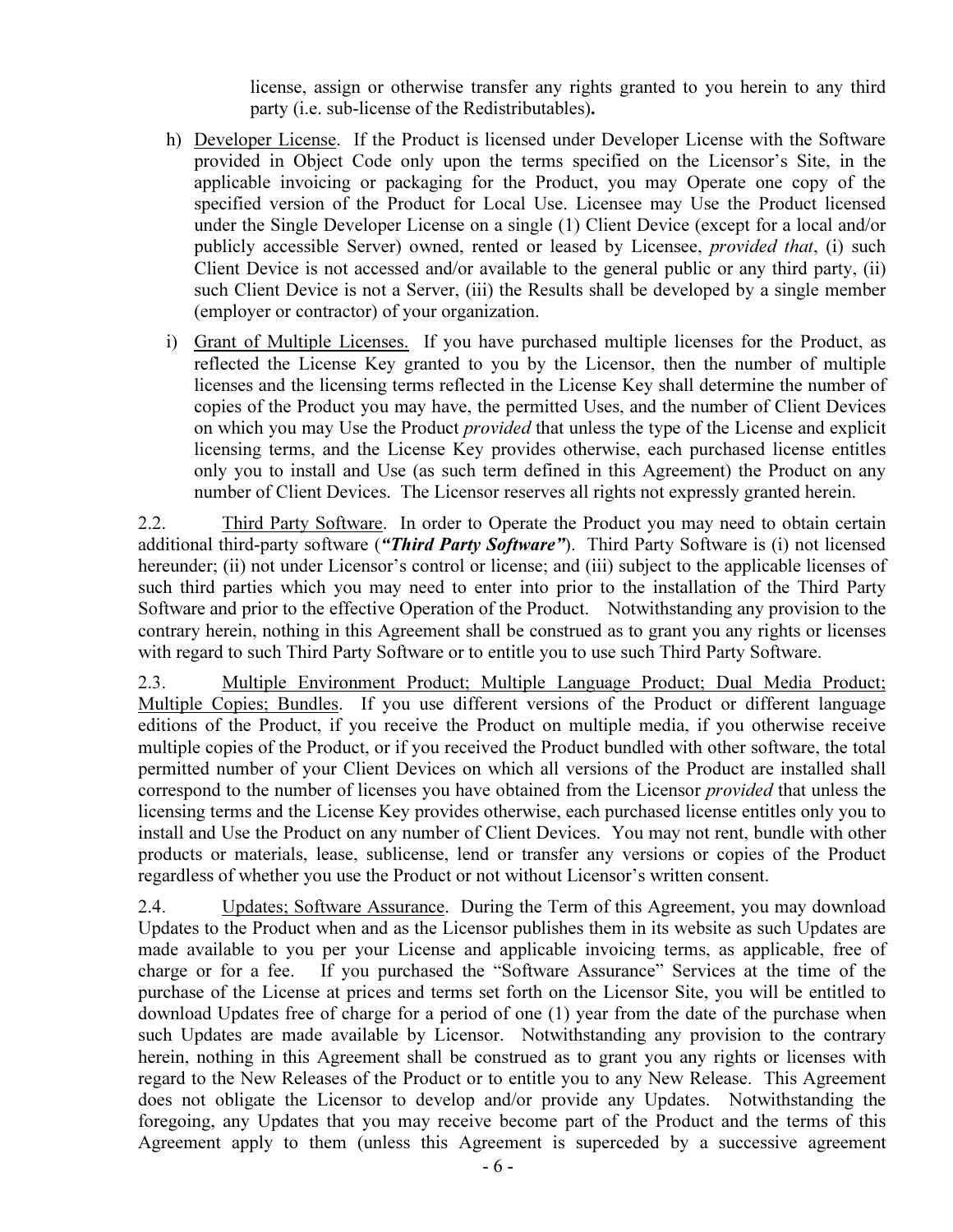accompanying such Update or modified version of to the Product).

2.5. Term and Termination. The term of this Agreement ("Term") shall begin when you download or install the Product (whichever is earlier) and shall continue, unless otherwise terminated pursuant hereto, in perpetuity or for the term specified in the License granted hereunder. The Licensor may terminate this Agreement by offering you a superseding Agreement for the Product or any replacement or modified version of or upgrade or New Release of the Product and conditioning your continued use of the Product or such replacement, modified or upgraded version or New Release on your acceptance of such superseding Agreement. This Agreement may be also terminated by the Licensor immediately and without notice if you fail to comply with any of your obligation or conditions of this Agreement. Without prejudice to any other rights, this Agreement will terminate automatically if you fail to comply with any of the limitations or other requirements described herein. Upon any termination or expiration of this Agreement, you must immediately cease use of the Product and destroy all copies of the Product.

2.6. No Rights Upon Termination. Upon termination of this Agreement you will no longer be authorized to Operate or use the Product in any way

2.7. Material Terms and Conditions. You specifically agree that each of the terms and conditions of this Section 2 are material and that failure of you to comply with these terms and conditions shall constitute sufficient cause for Licensor to immediately terminate this Agreement and the License granted under this Agreement. The presence of this Section 2.7 shall not be relevant in determining the materiality of any other provision or breach of this Agreement by either party hereto.

2.8. Licensee License. Subject to the terms and conditions of this Agreement, the Licensee hereby grants to the Licensor a non-exclusive license to use, reproduce and display the Licensee Marks on the Licensor Site, solely in connection with providing a "link back" to the Licensee's website and in connection with the promotional materials used by Licensor in connection with the Products.

# 3. Additional Covenants; Assignment of Intellectual Property Rights.

3.1. Additional Limitations. Notwithstanding anything to the contrary herein, you may not Operate, Use, or modify the Product in any way as to form the basis for creating a product that provides the same, or substantially the same, functionality as the Product; and in the event you develop any modifications, enhancements, derivative works and/or extensions to the Product, either independently or jointly with Licensor, such modifications, enhancements, derivative works and/or extensions and all rights associated therewith will be the exclusive property of Licensor. You will not grant, either expressly or impliedly, any rights, title, interest, or licenses to any such modifications, enhancements, derivative works and/or extensions to any third party. You will, however, be entitled to use such modifications, enhancements, derivative works and/or extensions under the terms set forth in this Agreement. You hereby assign all right, title and interest in and to such modifications, enhancements, derivative works and/or extensions to the Product to Licensor. You also agree to execute, acknowledge and deliver to Licensor all documents and do all things Licensor deems necessary or desirable, at no cost to but at Licensor expense, to enable Licensor to obtain and secure such modifications, enhancements, derivative works and/or extensions anywhere in the world. You agree to secure all necessary rights and obligations from relevant employees or third parties in order to satisfy the above obligations.

3.2. Indemnification. In addition to the other requirements set forth in this Section 3, you hereby agree to indemnify, hold harmless, and defend Licensor from and against any and all liabilities, damages, losses, costs and expenses (including reasonable attorneys' fees) arising from or related to any claim, action, proceeding or allegation that arises or results, either directly or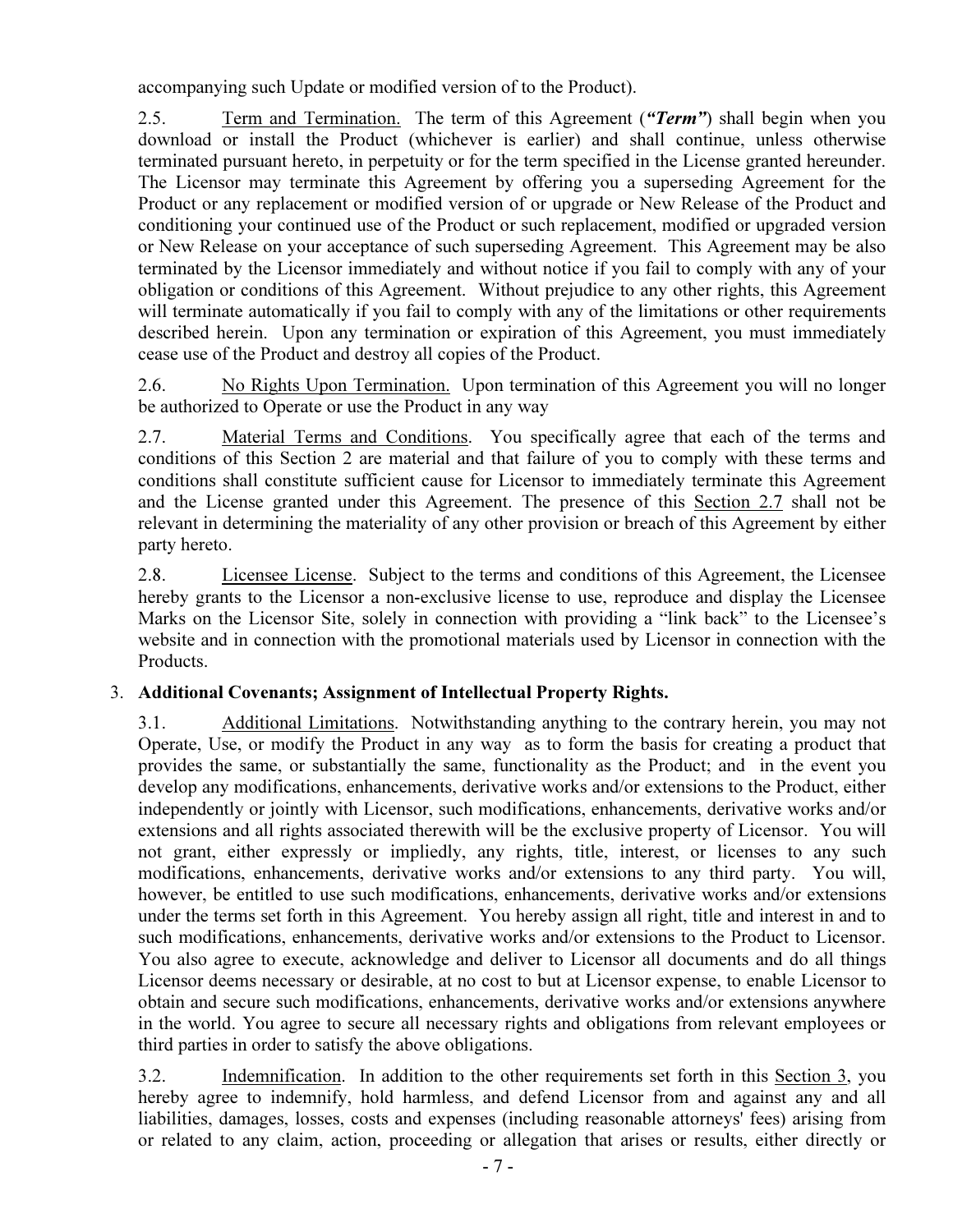indirectly, from the use and distribution of any of your software application product(s) or components.

# 4. Restrictions.

4.1. No Transfers. Under no circumstances you shall sell, loan, rent, lease, loan, license, sublicense, publish, display, distribute, or otherwise transfer to a third party the Product, any copy or use thereof, in whole or in part, without Licensor's prior written consent, provided that if such non-waivable right is specifically granted to you under applicable law in your jurisdiction you may transfer your rights under this Agreement permanently to another person or entity, provided that (a) you also transfer this Agreement, the Product, all accompanying printed materials, and all other software or hardware bundled or pre-installed with the Product, including all copies, Updates and prior versions, to such person or entity; (b) retain no copies, including backups and copies stored on a Client Device; (c) the receiving party accepts the terms and conditions of this Agreement and any other terms and conditions upon which you legally purchased a license to the Product; and (d) the Licensor is notified about the transfer. Notwithstanding the foregoing, you may not transfer education, pre-release, or "not for resale" copies of the Product. In no case you may permit third parties to benefit from the use or functionality of the Product via a timesharing, service bureau or other arrangement, except to the extent such use is specified in the application price list, purchase order or product packaging for the Product.

4.2. Prohibitions. Except as otherwise specifically provided for in this Agreement, you may not use, copy, emulate, clone, rent, lease, sell, modify, decompile, disassemble, otherwise reverse engineer, or otherwise reduce any party of the Product to human readable form or transfer the licensed Product, or any subset of the licensed Product, nor permit any third party to do so, except to the extent the foregoing restriction is expressly prohibited by applicable law. Notwithstanding the foregoing sentence, decompiling the Software is permitted to the extent the laws of your jurisdiction give you the non-waivable right to do so to obtain information necessary to render the Software interoperable with other software; *provided, however*, that you must first request such information from the Licensor and the Licensor may, in its discretion, either provide such information to you (subject to confidentiality terms) or impose reasonable conditions, including a reasonable fee, on such use of the Software to ensure that the Licensor's and its suppliers and/or licensors proprietary rights in the Software are protected. You may not modify, or create derivative works based upon the Product in whole or in part. Any such unauthorized use shall result in immediate and automatic termination of this Agreement and the License granted hereunder and may result in criminal and/or civil prosecution. Neither Product's binary code nor source may be used or reverse engineered to re-create the program algorithm, which is proprietary, without written permission of the Licensor. All rights not expressly granted here are reserved by Licensor and/or its suppliers and licensors, as applicable.

4.3. License Key. You may not give, make available, give away, sell or otherwise transfer your registration License Key or any copy thereof to a third party. Product's License Key may not be distributed, except as provided herein, outside of the area of legal control of the person or persons who purchased the original License, without written permission of the Licensor. Doing so will result in an infringement of copyright. The Licensor retains the right of claims for compensation in respect of damage which occurred by your giving away the License Key or registration code contained therein. This claim shall also extend to all costs which the Licensor or its licensors incur in defending themselves.

4.4. No Extraction for Separate Use. You shall not extract or Use any functionality of this Software other than as part of normal Operation of the Product described in the Documentation and as integral part of Operation and functionality of the Product as a whole.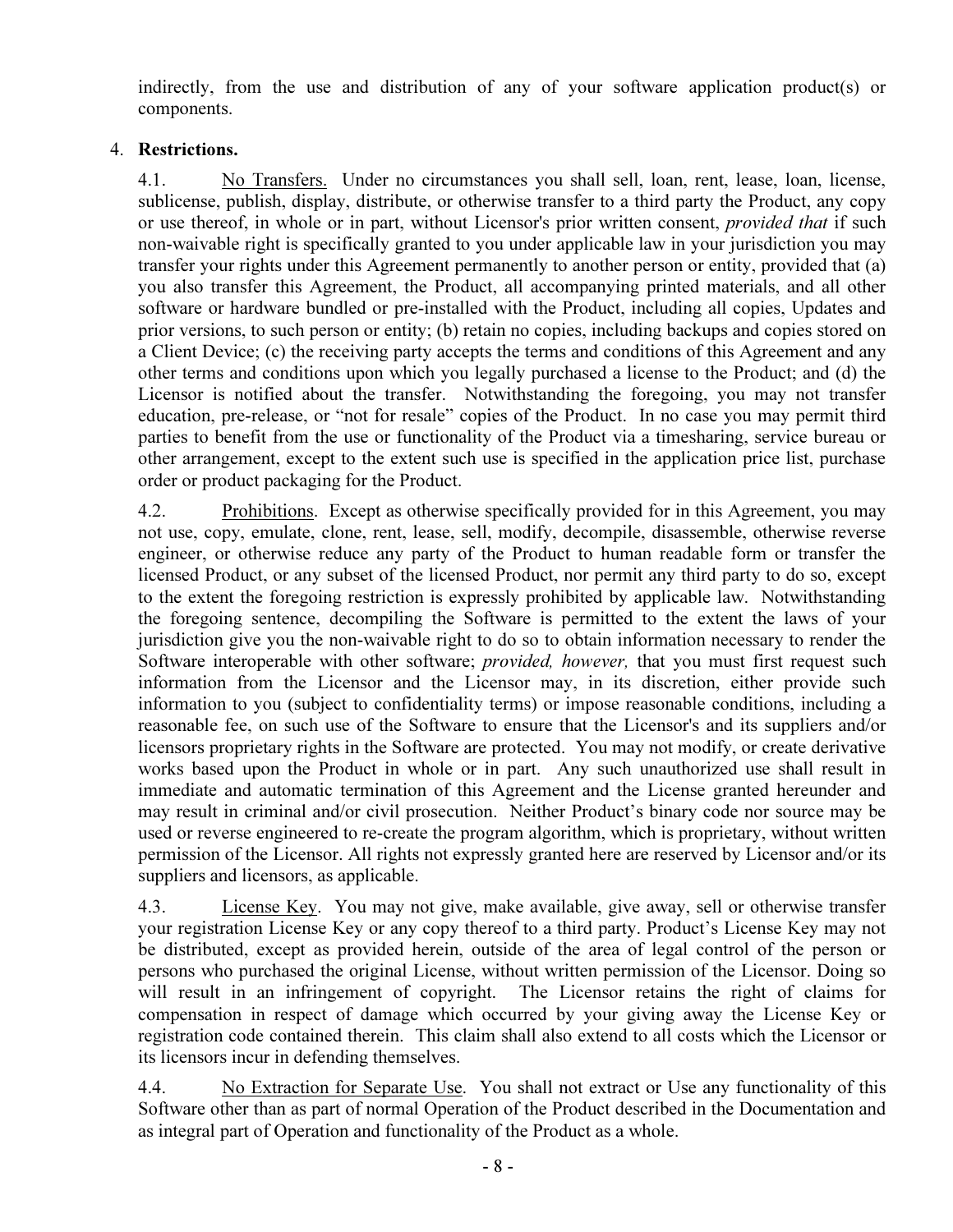4.5. Proprietary Notices and Copies. You may not remove any proprietary notices or labels on the Product. You may not copy the Product except as expressly permitted in Section 2 above.

4.6. No Transfer of Rights. Except as otherwise specifically provided herein, you may not transfer or assign any of the rights granted to you under this Agreement or any of your obligations pursuant hereto.

4.7. Compliance with Law. You agree that in Operating the Product and in using any report or information derived as a result of Operating this Product, you will comply with all applicable international, national, state, regional and local laws and regulations, including, without limitation, privacy, copyright, export control and obscenity law.

4.8. Additional Protection Measures. Solely for the purpose of preventing unlicensed use of the Product, the Software may install on your computer technological measures that are designed to prevent unlicensed use, as well as communicate with Luxand servers. The Licensor may use this technology to confirm that you have a licensed copy of the Product. The update of these technological measures may occur through the installation of the Updates. The Updates will not install or may fail to Operate if installed on unlicensed copies of the Product. If you are not using a licensed copy of the Product, you are not allowed to install the Updates. The Licensor may collect and send to Luxand servers information about the hardware and software configuration of your device or computer during this process according with the 7.1 section of this Agreement.

# 5. NO WARRANTY AND DISCLAIMER.

5.1. NO IMPLIED OR OTHER WARRANTIES. EXCEPT FOR ANY WARRANTY, CONDITION, REPRESENTATION OR TERM TO THE EXTENT TO WHICH THE SAME CANNOT OR MAY NOT BE EXCLUDED OR LIMITED BY LAW APPLICABLE TO YOU IN YOUR JURISDICTION, THE PRODUCT IS PROVIDED "AS-IS" WITHOUT ANY WARRANTY WHATSOEVER AND THE LICENSOR MAKES NO PROMISES, REPRESENTATIONS OR WARRANTIES, WHETHER EXPRESSED OR IMPLIED, WHETHER BY STATUTE, COMMON LAW, CUSTOM, USAGE OR OTHERWISE, REGARDING OR RELATING TO THE PRODUCT OR CONTENT THEREIN OR TO ANY OTHER MATERIAL FURNISHED OR PROVIDED TO YOU PURSUANT TO THIS AGREEMENT OR OTHERWISE. YOU ASSUME ALL RISKS AND RESPONSIBILITIES FOR SELECTION OF THE PRODUCT TO ACHIEVE YOUR INTENDED RESULTS, AND FOR THE INSTALLATION OF, USE OF, AND RESULTS OBTAINED FROM THE PRODUCT. THE LICENSOR MAKES NO WARRANTY THAT THE PRODUCT WILL BE ERROR FREE OR FREE FROM INTERRUPTION OR FAILURE, OR THAT IT IS COMPATIBLE WITH ANY PARTICULAR HARDWARE OR SOFTWARE. TO THE MAXIMUM EXTENT PERMITTED BY APPLICABLE LAW, LICENSOR DISCLAIMS ALL WARRANTIES, EITHER EXPRESS OR IMPLIED, INCLUDING BUT NOT LIMITED TO IMPLIED WARRANTIES OF MERCHANTABILITY, NON-INFRINGEMENT OF THIRD PARTY RIGHTS, INTEGRATION, SATISFACTORY QUALITY OR FITNESS FOR ANY PARTICULAR PURPOSE WITH RESPECT TO THE PRODUCT AND THE ACCOMPANYING WRITTEN MATERIALS OR THE USE THEREOF. SOME JURISDICTIONS DO NOT ALLOW LIMITATIONS ON IMPLIED WARRANTIES, SO THE ABOVE LIMITATION MAY NOT APPLY TO YOU. YOU HEREBY ACKNOWLEDGE THAT THE PRODUCT MAY NOT BE OR BECOME AVAILABLE DUE TO ANY NUMBER OF FACTORS INCLUDING WITHOUT LIMITATION PERIODIC SYSTEM MAINTENANCE, SCHEDULED OR UNSCHEDULED, ACTS OF GOD, TECHNICAL FAILURE OF THE SOFTWARE, TELECOMMUNICATIONS INFRASTRUCTURE, OR DELAY OR DISRUPTION ATTRIBUTABLE TO VIRUSES, DENIAL OF SERVICE ATTACKS, INCREASED OR FLUCTUATING DEMAND, AND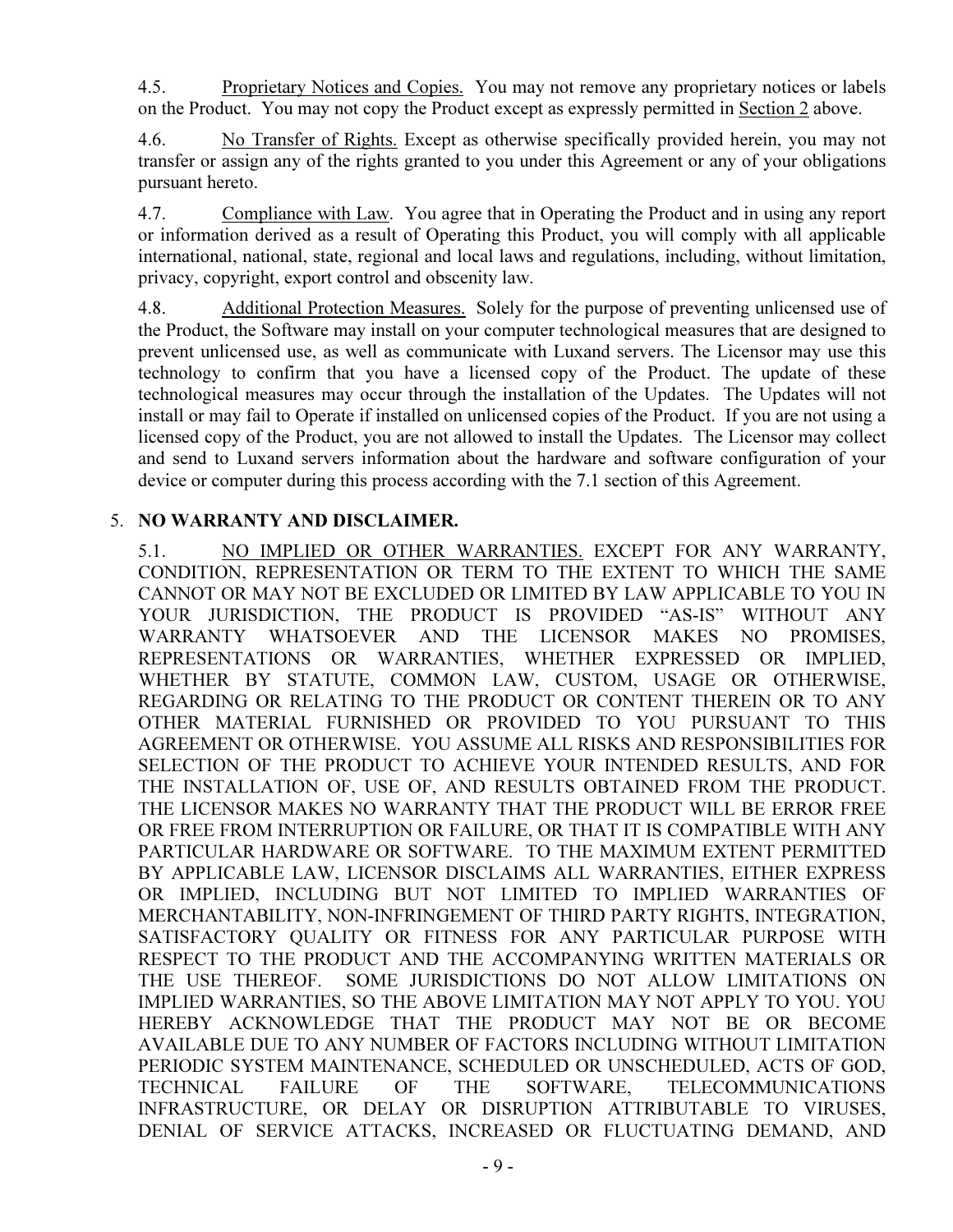ACTIONS AND OMISSIONS OF THIRD PARTIES. THEREFORE, THE LICENSOR EXPRESSLY DISCLAIMS ANY EXPRESS OR IMPLIED WARRANTY REGARDING SYSTEM AND/OR SOFTWARE AVAILABILITY, ACCESSIBILITY, OR PERFORMANCE. THE LICENSOR DISCLAIMS ANY AND ALL LIABILITY FOR THE LOSS OF DATA DURING ANY COMMUNICATIONS AND ANY LIABILITY ARISING FROM OR RELATED TO ANY FAILURE BY THE LICENSOR TO TRANSMIT ACCURATE OR COMPLETE INFORMATION TO YOU.

5.2. LIMITED LIABILITY; NO LIABILITY FOR CONSEQUENTIAL DAMAGES. YOU ASSUME THE ENTIRE COST OF ANY DAMAGE RESULTING FROM YOUR USE OF THE PRODUCT AND THE INFORMATION CONTAINED IN OR COMPILED BY THE PRODUCT, AND THE INTERACTION (OR FAILURE TO INTERACT PROPERLY) WITH ANY OTHER HARDWARE OR SOFTWARE WHETHER PROVIDED BY THE LICENSOR OR A THIRD PARTY. TO THE MAXIMUM EXTENT PERMITTED BY APPLICABLE LAW, IN NO EVENT WILL THE LICENSOR OR ITS SUPPLIERS OR LICENSORS BE LIABLE FOR ANY DAMAGES WHATSOEVER (INCLUDING, WITHOUT LIMITATION, DAMAGES FOR LOSS OF BUSINESS PROFITS, BUSINESS INTERRUPTION, LOSS OF BUSINESS INFORMATION, LOSS OF GOODWILL, WORK STOPPAGE, HARDWARE OR SOFTWARE DISRUPTION IMPAIRMENT OR FAILURE, REPAIR COSTS, TIME VALUE OR OTHER PECUNIARY LOSS) ARISING OUT OF THE USE OR INABILITY TO USE THE PRODUCT, OR THE INCOMPATIBILITY OF THE PRODUCT WITH ANY HARDWARE SOFTWARE OR USAGE, EVEN IF SUCH PARTY HAS BEEN ADVISED OF THE POSSIBILITY OF SUCH DAMAGES. IN NO EVENT WILL LICENSOR'S TOTAL LIABILITY TO YOU FOR ALL DAMAGES IN ANY ONE OR MORE CAUSE OF ACTION, WHETHER IN CONTRACT, TORT OR OTHERWISE EXCEED THE AMOUNT PAID BY YOU FOR THE PRODUCT. THIS LIMITATION OF LIABILITY SHALL NOT APPLY TO LIABILITY FOR DEATH OR PERSONAL INJURY TO THE EXTENT THAT APPLICABLE LAW PROHIBITS SUCH LIMITATION. FURTHERMORE, BECAUSE SOME JURISDICTIONS DO NOT ALLOW THE EXCLUSION OR LIMITATION OF LIABILITY FOR CONSEQUENTIAL OR INCIDENTAL DAMAGES, THE ABOVE LIMITATION MAY NOT APPLY TO YOU.

#### 6. Notice to U.S. Users.

6.1. Notice to U.S. Government End Users. The Product and accompanying Documentation are deemed to be "Commercial Items," as that term is defined at 48 C.F.R. §2.101, consisting of "Commercial Computer Software" and "Commercial Computer Software Documentation," respectively, as such terms are used in 48 C.F.R. §12.212 or 48 C.F.R. §227.7202, as applicable. Consistent with 48 C.F.R. §12.212 or 48 C.F.R. §§227.7202-1 through 227.7202-4, as applicable, the Commercial Computer Software and Commercial Computer Software Documentation are being licensed to U.S. Government end users (a) only as Commercial Items and (b) with only those rights, including any use, modification, reproduction, release, performance, display or disclosure of the Product and accompanying Documentation, as are granted to all other end users pursuant to the terms and conditions herein. Unpublished-rights reserved under the copyright laws of the United States.

6.2. U.S. Export Restrictions for U.S. Users. If you are a U.S. person or entity or if you are otherwise subject to U.S. laws and regulations, you acknowledge and agree that the Product may be subject to restrictions and controls imposed by the Export Administration Act and the Export Administration Regulations of the United States (the "Acts"). You agree and certify that neither the Product nor any direct product thereof is being or will be used for any purpose prohibited by the Acts. You may not Operate, download, export, or re-export the Product (a) into, or to a national or resident of, any country to which the United States has embargoed goods, or (b) to anyone on the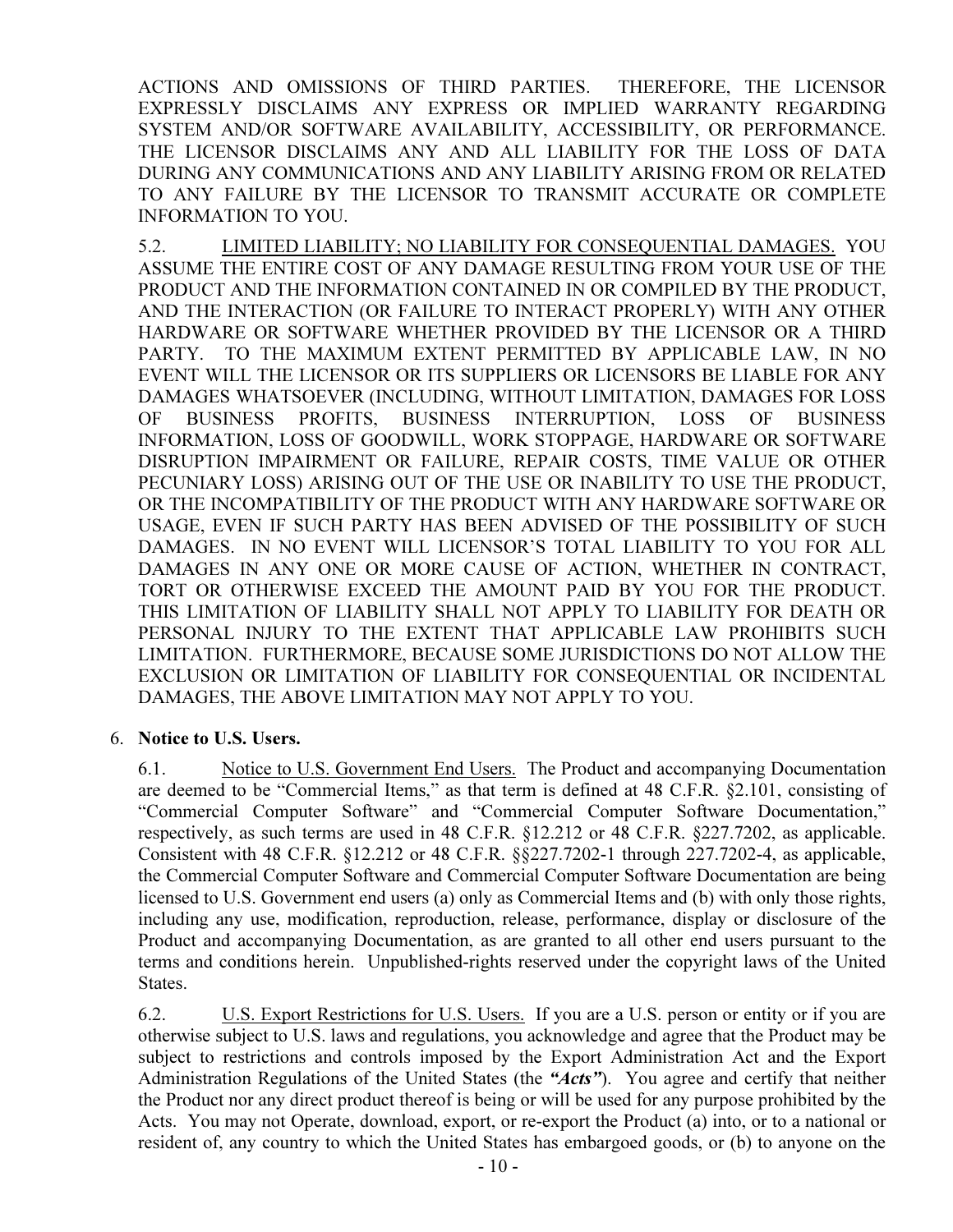United States Treasury Department's list of Specially Designated Nationals or the U.S. Commerce Department's Table of Deny Orders. By Using the Product, you are representing and warranting that you are not located in, under the control of, or a national or resident of any such country or on any such list. You acknowledge that it is your sole responsibility to comply with any and all government export and other applicable laws and that the Licensor has no further responsibility for such after the initial license to you. You warrant and represent that neither the U.S. Commerce Department, Bureau of Export Administration nor any other U.S. federal agency has suspended, revoked or denied your export privileges.

# 7. Your Information and the Licensor's Privacy Policy.

7.1. Privacy Policy. You hereby expressly consent to the Licensor's processing of your or your end users' personal data (which may be collected by the Licensor or its distributors) according to the Licensor's current privacy policy as of the date of the effectiveness hereof which is incorporated into this Agreement by reference (see www.luxand.com/privacy). By entering into this Agreement, you agree that the Licensor may collect and retain information about you and the configuration of your hardware and software, including your name, email address and credit card information. The Licensor employs other companies and individuals to perform functions its behalf. Examples include fulfilling orders, delivering packages, sending postal mail and e-mail, removing repetitive information from customer lists, analyzing data, providing marketing assistance, processing credit card payments, and providing customer service. They have access to personal information needed to perform their functions, but may not use it for other purposes. The Licensor publishes a privacy policy on its web site and may amend such policy from time to time in its sole discretion. You should refer to the Licensor's privacy policy prior to agreeing to this Agreement for a more detailed explanation of how your information will be stored and used by the Licensor. If "you" are an organization, you will ensure that each member of your organization (including employees and contractors) about whom personal data may be provided to the Licensor has given his or her express consent to the Licensor's processing of such personal data. Personal data will be processed by the Licensor or its distributors in the country where it was collected, and possibly in the United States, European Union and Russian Federation. The laws of such jurisdictions regarding processing of personal data may be less or more stringent than the laws in your jurisdiction.

# 8. Proprietary Notices; Trademarks.

- 8.1. Licensor Marks. Any and all Licensor Marks are and shall remain the exclusive property of Licensor, and/or of its Affiliates, as the case may be, and Licensor grants Licensee a limited license to reproduce the Licensor Marks only to the extent expressly provided herein. Licensee will use the Licensor Marks consistently with guidelines for use as may be communicated by Licensor from time to time. Licensee acknowledges that its utilization of the Licensor Marks pursuant hereto shall not create in it, nor shall it represent it has, any right, title or interest in or to the Licensor Marks other than the license expressly granted herein, or contest or impair Licensor's Intellectual Property Rights. Licensee shall:
	- a). not, either during or after the Term of this Agreement, do anything or aid or assist any other Person to do anything which would infringe upon, harm or contest the validity of any Licensor Mark or Licensor's or any of its Affiliates' rights therein or which would hinder or prevent Licensor or any of its Affiliates from utilizing and/or licensing or sublicensing the Licensor Marks in any manner;
	- b). not in any manner authorize or purport to authorize any Person to use any of the Licensor Marks; and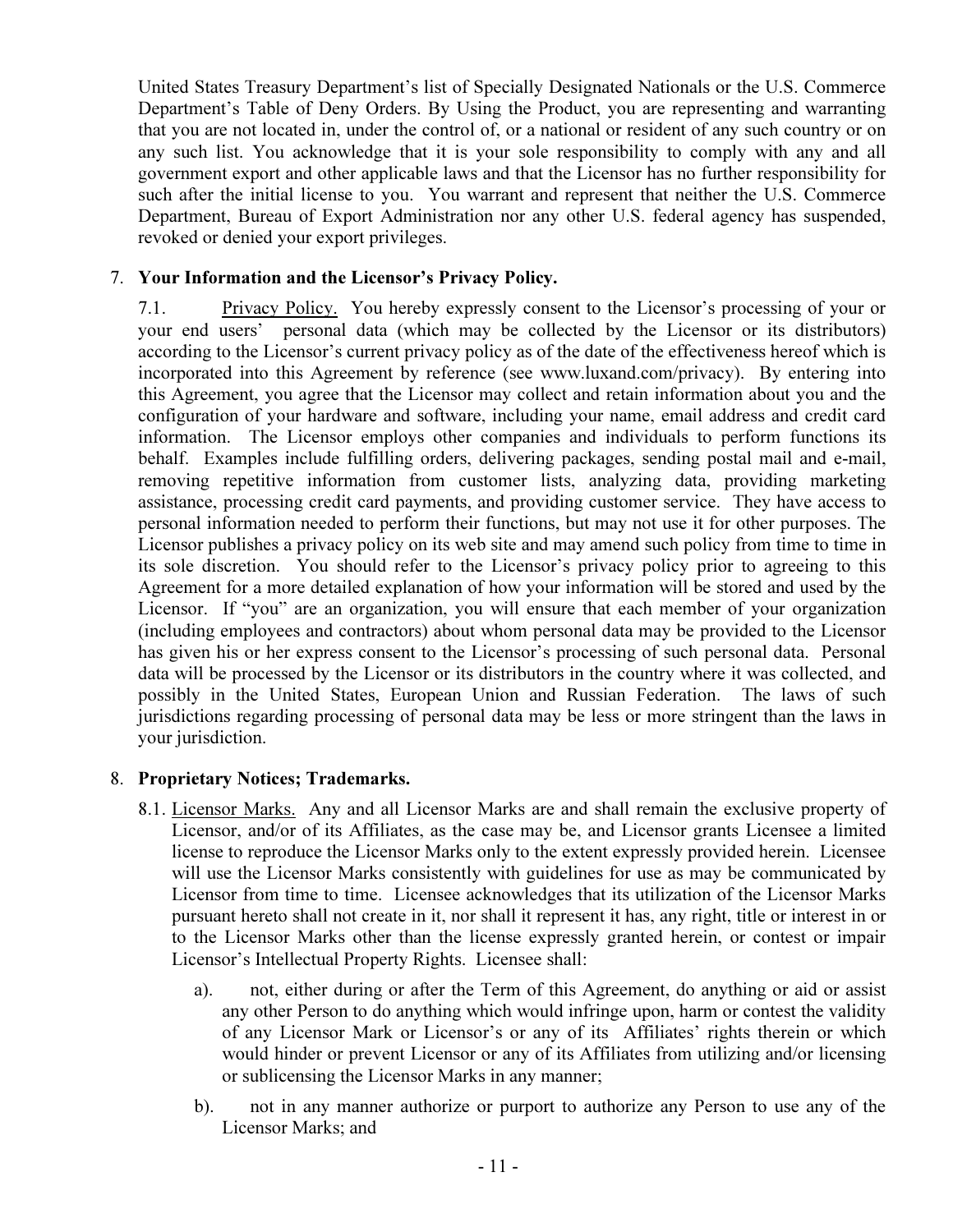- c). report to Licensor any unauthorized use of any of the Licensor Marks by any Person that comes to Licensee's attention in any manner whatsoever.
- 8.2. Mark Policies and Standards; Quality Control. Licensee acknowledges that any right to use the Licensor Marks is conditioned upon Licensee's observance of the provisions of this Agreement regarding the marketing and advertising of the Product. Licensee shall display the Licensor Marks in accordance with Licensor's guidelines for using trademarks as in effect from time to time and as provided to Licensee. Notwithstanding the foregoing, any change by Licensor or any of its Affiliates to the Licensor Marks guidelines which affects Licensee's usage shall not apply retroactively to Licensee's past usage which conformed with the then current guidelines and Licensor shall permit Licensee a reasonable period of time in which to conform with the new guidelines. Licensor retains the right to specify and approve the quality and standards of all materials on which the Licensor Marks are displayed and to inspect from time to time samples of such materials. If requested by Licensor, additional agreements and conditions regarding manufacture and quality control will be set forth in a separate Addendum to this Agreement. Failure of Licensee to adhere to such standards of quality as provided herein shall be grounds for Licensor to terminate Licensee's rights to use such Licensor Marks and to terminate this Agreement. All advertising and other promotional, packaging and similar materials used by Licensee concerning Derivatives shall bear such trademark notices and legends as Licensor may reasonably require pursuant to this Section 8.2. Licensee shall not use, alter or exploit in any manner any of the Licensor Marks, except in such manner and media as Licensor may consent to in writing.
- 8.3. Licensee Marks. Any and all Licensee Marks are and shall remain the exclusive property of the Licensee, and/or of its Affiliates, as the case may be, and the Licensee grants Licensor a limited license to reproduce the Licensee Marks only to the extent expressly provided herein. Licensor will use the Licensee Marks consistently with guidelines for use as may be communicated by Licensee from time to time. Licensor acknowledges that its utilization of the Licensee Marks pursuant hereto shall not create in it, nor shall it represent it has, any right, title or interest in or to the Licensee Marks other than the license expressly granted herein, or contest or impair Licensee's Intellectual Property Rights.

# 9. Miscellaneous.

9.1. Governing Law; Jurisdiction and Venue. This Agreement shall be governed by and construed and enforced in accordance with the laws of the Commonwealth of Virginia without reference to conflicts of law rules and principles. To the extent permitted by law, the provisions of this Agreement shall supersede any provisions of the Uniform Commercial Code as adopted or made applicable to the Products in any competent jurisdiction. This Agreement shall not be governed by the United Nations Convention on Contracts for the International Sale of Goods, the application of which is expressly disclaimed and excluded. The federal and state courts within the Commonwealth of Virginia shall have exclusive jurisdiction to adjudicate any dispute arising out of this Agreement. You agree that this Agreement is to be performed in the Commonwealth of Virginia and that any action, dispute, controversy, or claim that may be instituted based on this Agreement, or arising out of or related to this Agreement or any alleged breach thereof, shall be prosecuted exclusively in the federal or state courts in of the Commonwealth of Virginia and you, to the extent permitted by applicable law, hereby waive the right to change venue to any other state, county, district or jurisdiction; provided, however, that the Licensor as claimant shall be entitled to initiate proceedings in any court of competent jurisdiction.

9.2. Period for Bringing Actions. No action, regardless of form, arising out of the transactions under this Agreement, may be brought by either party hereto more than one (1) year after the cause of action has occurred, or was discovered to have occurred, except that an action for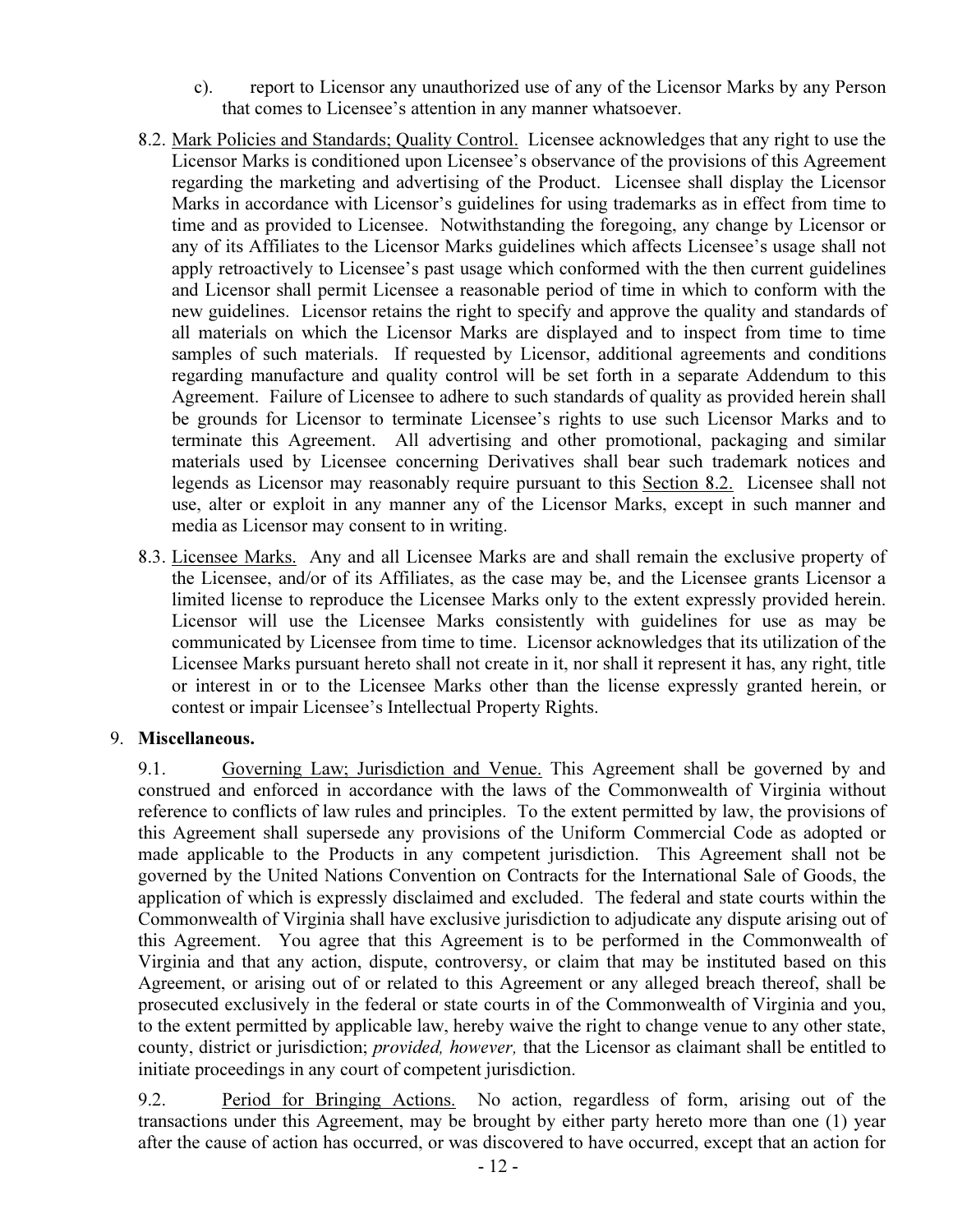infringement of intellectual property rights may be brought within the maximum applicable statutory period.

9.3. Entire Agreement; Severability; No Waiver. This Agreement is the entire agreement between you and Licensor and supersedes any other prior agreements, proposals, communications or advertising, oral or written, with respect to the Product or to subject matter of this Agreement. You acknowledge that you have read this Agreement, understand it and agree to be bound by its terms. If any provision of this Agreement is found by a court of competent jurisdiction to be invalid, void, or unenforceable for any reason, in whole or in part, such provision will be more narrowly construed so that it becomes legal and enforceable, and the entire Agreement will not fail on account thereof and the balance of the Agreement will continue in full force and effect to the maximum extent permitted by law or equity while preserving, to the fullest extent possible, its original intent. No waiver of any provision or condition herein shall be valid unless in writing and signed by you and an authorized representative of Licensor provided that no waiver of any breach of any provisions of this Agreement will constitute a waiver of any prior, concurrent or subsequent breach. Licensor's failure to insist upon or enforce strict performance of any provision of this Agreement or any right shall not be construed as a waiver of any such provision or right.

9.4. Publicity. The Parties shall work together to issue publicity and general marketing communications concerning their relationship and other mutually agreed-upon matters. In addition, Licensor shall have a right, but not an obligation, at its own discretion, to issue such publicity and general marketing communications concerning the relationship of the Parties, and Licensor may list Licensee as its customer on its site and similar marketing communications.

9.5. Contact Information. Should you have any questions concerning this Agreement, or if you desire to contact the Licensor for any reason, please contact our Customer Department at: support@luxand.com

Copyright © 2005-2022 Luxand, Inc. and its licensors. All rights reserved. The Product, including the Software and any accompanying Documentation, are copyrighted and protected by copyright and trademark laws and international copyright and trademark treaties, as well as other intellectual property laws and international agreements.